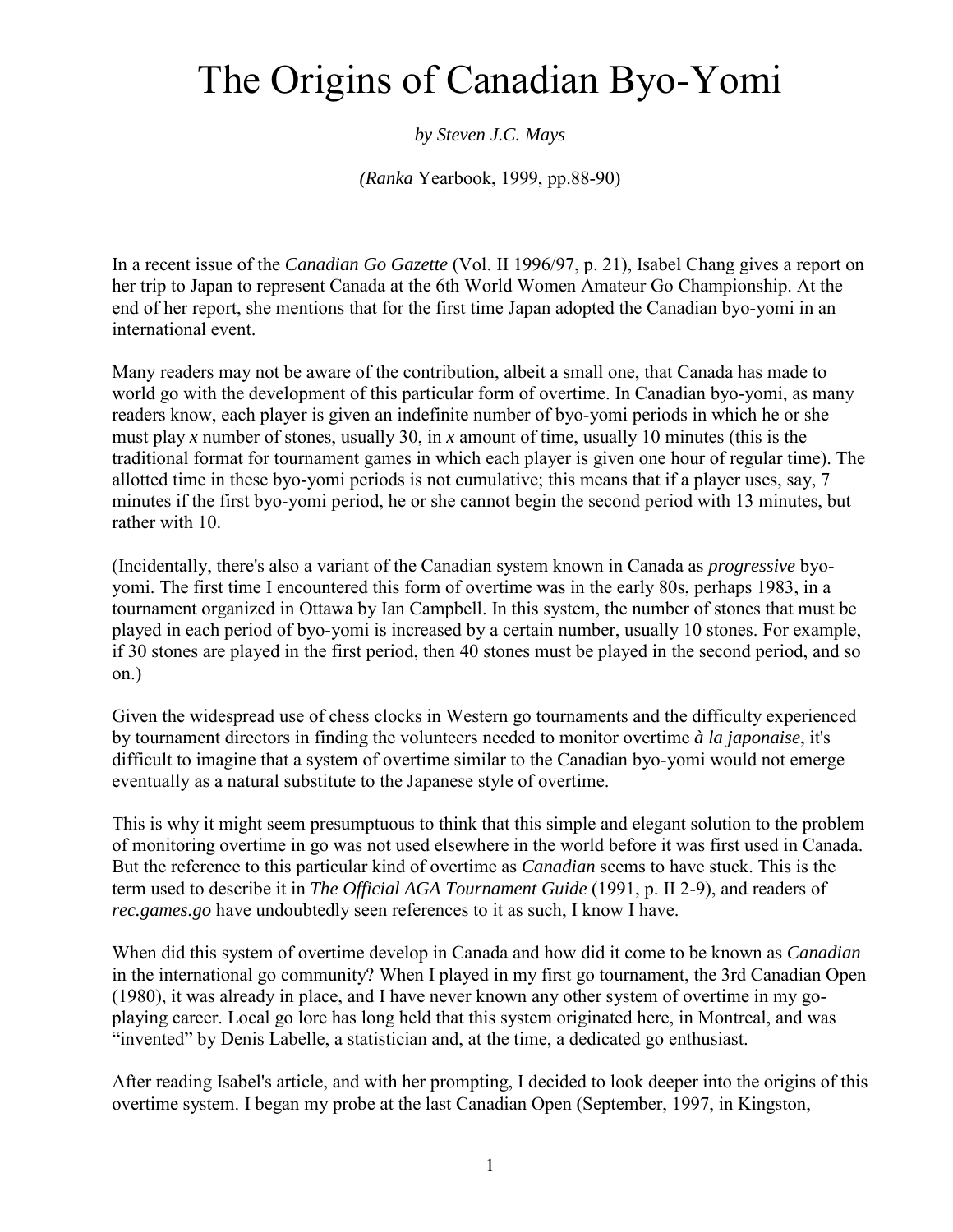Ontario) when I asked Pat Thompson, veteran tournament director and director of the first Canadian Open (December 1978, in Toronto), if he could recall what system of overtime was used at Canada's first national tournament, but he couldn't remember.

Denis Labelle, the supposed inventor of this system, told me flatly, when asked, that he couldn't claim the credit for having introduced this system to Montreal players. Instead, he claims that Louis Leroux, a longtime local player, introduced this system after participating in a go tournament in Calgary, Alberta (the 2nd Canadian Open was held there in October, 1979). But, when asked, Louis couldn't remember having played in the Calgary tournament.

Putting aside oral history, what light can the written records shed on this matter? In terms of tournament announcements, I couldn't find the one for the 1st Canadian Open, and the tournament announcement for the 2nd Canadian Open, the one held in Calgary, doesn't make any reference to the kind of byo-yomi that was to be used.

Fortunately, however, I still have the tournament announcements for the early Quebec Opens. The first one (September, 1979), one month prior to the Calgary tournament, announced that the overtime would be a byo-yomi of 30 seconds, suggesting that the Japanese style of overtime was used. However, the tournament announcement for the 2nd Quebec Open (May, 1980) clearly states a byo-yomi of 30 stones in 10 minutes, establishing clearly that the Canadian style of overtime was in place in Montreal by May, 1980, seven months after the Calgary tournament. These facts would fit in nicely with the Calgary theory of the origin of the Canadian byo-yomi, provided Louis Leroux did play in that tournament and provided the Canadian byo-yomi was in fact used then.

How the term *Canadian* came to be used to describe this system is, to my mind, fairly straight forward, and the story begins with the participation of American go players in Canadian tournaments. One influential American in this story is Terry Benson, a longtime go organizer in the United States. Terry was present at the 1st Canadian open in Toronto where he acted as tournament director (perhaps in an advisory capacity) along with Pat Thompson and John Williams. Of course, I don't know for sure whether the Canadian system of overtime was used at this tournament.

I do know, however, that Terry Benson was also present at the 3rd Canadian Open (October, 1980, in Montreal); his name appears as a participant in that tournament in the Canadian Go Association's newsletter (Vol. 3 No. 1, January, 1981, p. 3). I also have the tournament announcement for the 3rd Canadian Open, and it clearly states a byo-yomi of 30 stones in 10 minutes. Furthermore, I also know that the tournament director was Jean-Luc Reiher, the same person who directed the 2nd Quebec Open five months earlier when the Canadian system was used for sure, perhaps for the first time in Canada.

Incidentally, when contacted, Jean-Luc Reiher couldn't remember how the Canadian byo-yomi came to be used in the 2nd Quebec Open. What he does remember, however, were discussions with other tournament directors, such as Pat Thompson, and some brainstorming within the executive of the *Association québécoise des joueurs de go* (Quebec Go Association), the organizing body of the Quebec Open, to find a better way to manage overtime.

(In passing, the *AQJG* soon adopted the new overtime system in Article 7 of its official tournament regulations. The booklet containing these regulations was printed in March, 1983.)